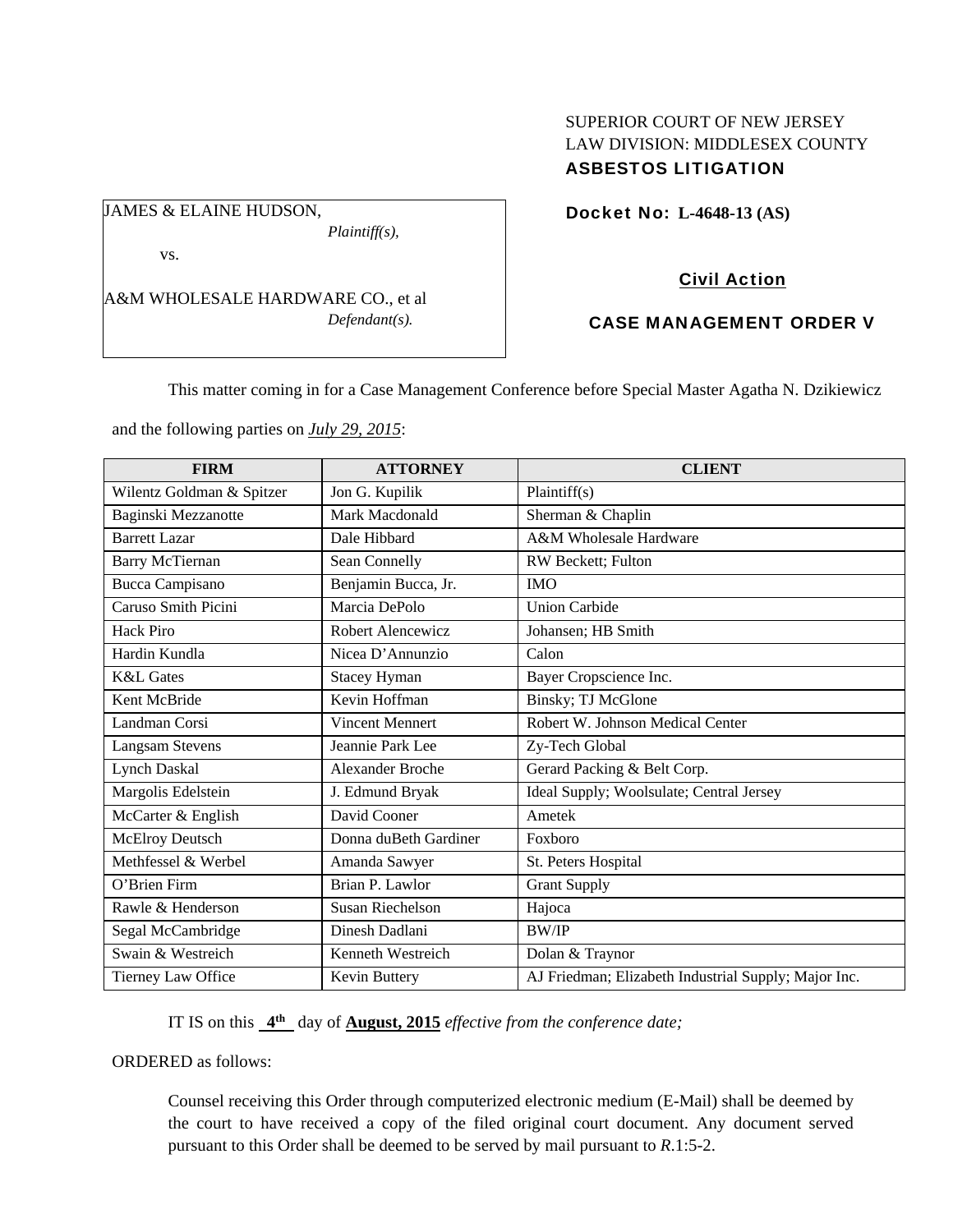## **DISCOVERY**

- October 15, 2015 Fact discovery, including depositions, shall be completed by this date. Plaintiff's counsel shall contact the Special Master within one week of this deadline if all fact discovery is not completed. *(\*see attached list of outstanding discovery)*
- October 15, 2015 Depositions of corporate representatives shall be completed by this date.

#### **SUMMARY JUDGMENT MOTION PRACTICE**

- October 23, 2015 Plaintiff's counsel shall advise, in writing, of intent not to oppose motions by this date.
- November 6, 2015 Summary judgment motions shall be filed no later than this date.
- December 4, 2015 Last return date for summary judgment motions.

#### **MEDICAL DEFENSE**

January 8, 2016 Defendants shall identify its medical experts and serve medical expert reports, if any, by this date. **In addition, defendants shall notify plaintiff's counsel (as well as all counsel of record) of a joinder in an expert medical defense by this date.** 

#### **LIABILITY EXPERT REPORTS**

February 5, 2016 Plaintiff shall identify its liability experts and serve liability expert reports or a certified expert statement by this date or waive any opportunity to rely on liability expert testimony.

March 11, 2016 Defendants shall identify its liability experts and serve liability expert reports, if any, by this date or waive any opportunity to rely on liability expert testimony.

#### **ECONOMIST EXPERT REPORTS**

February 5, 2016 Plaintiff shall identify its expert economists and serve expert economist report(s), if any, by this date or waive any opportunity to rely on economic expert testimony.

March 11, 2016 Defendants shall identify its expert economists and serve expert economist report(s), if any, by this date or waive any opportunity to rely on economic expert testimony.

#### **EXPERT DEPOSITIONS**

March 25, 2016 Expert depositions shall be completed by this date. To the extent that plaintiff and defendant generic experts have been deposed before, the parties seeking that deposition in this case must file an application before the Special Master and demonstrate the necessity for that deposition. To the extent possible, documents requested in a deposition notice directed to an expert shall be produced three days in advance of the expert deposition. The expert shall not be required to produce documents that are readily accessible in the public domain.

\_\_\_\_\_\_\_\_\_\_\_\_\_\_\_\_\_\_\_\_\_\_\_\_\_\_\_\_\_\_\_\_\_\_\_\_\_\_\_\_\_\_\_\_\_\_\_\_\_\_\_\_\_\_\_\_\_\_\_\_\_\_\_\_\_\_\_\_\_\_\_\_\_\_\_\_\_\_\_\_\_\_\_\_\_\_\_\_\_\_\_\_\_\_\_\_\_\_\_\_\_\_\_\_\_\_\_\_\_\_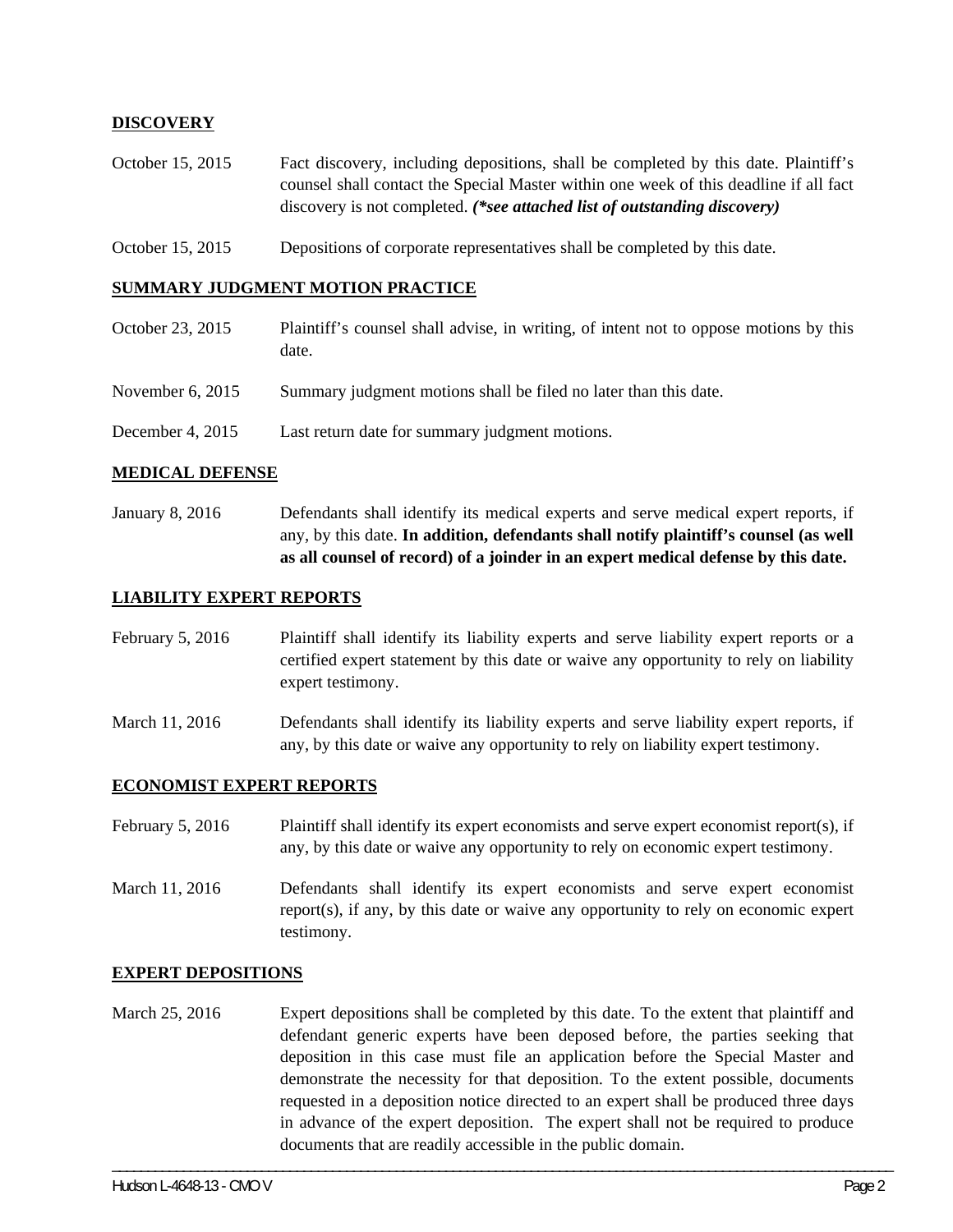## **PRE-TRIAL AND TRIAL**

| January 7, 2016 @ 9:30am | Settlement conference. All defense counsel shall appear with authority to<br>negotiate settlement and have a representative authorized to negotiate<br>settlement available by phone. Any request to be excused from the<br>settlement conference shall be made to the Special Master no later than<br>4:00pm of the day prior to the conference. |
|--------------------------|---------------------------------------------------------------------------------------------------------------------------------------------------------------------------------------------------------------------------------------------------------------------------------------------------------------------------------------------------|
| April 1, 2016 @ 9:30am   | Settlement conference. All defense counsel shall appear with authority to<br>negotiate settlement and have a representative authorized to negotiate<br>settlement available by phone. Any request to be excused from the<br>settlement conference shall be made to the Special Master no later than<br>4:00pm of the day prior to the conference. |
| April 18, 2016           | Trial Date. (The February 1, 2016 trial is adjourned to this date.)                                                                                                                                                                                                                                                                               |

# Plaintiff's counsel shall serve a copy of this Order upon any additional counsel immediately upon receipt.

\_\_\_\_\_\_\_\_\_\_\_\_\_\_\_\_\_\_\_\_\_\_\_\_\_\_\_\_\_\_\_\_\_\_\_\_\_\_\_\_\_\_\_\_\_\_\_\_\_\_\_\_\_\_\_\_\_\_\_\_\_\_\_\_\_\_\_\_\_\_\_\_\_\_\_\_\_\_\_\_\_\_\_\_\_\_\_\_\_\_\_\_\_\_\_\_\_\_\_\_\_\_\_\_\_\_\_\_\_\_

 */s/ Ana C. Viscomi*  ANA C. VISCOMI, J.S.C.

Enclosure

cc: Clerk, Mass Tort Brody Deposition Services Priority One